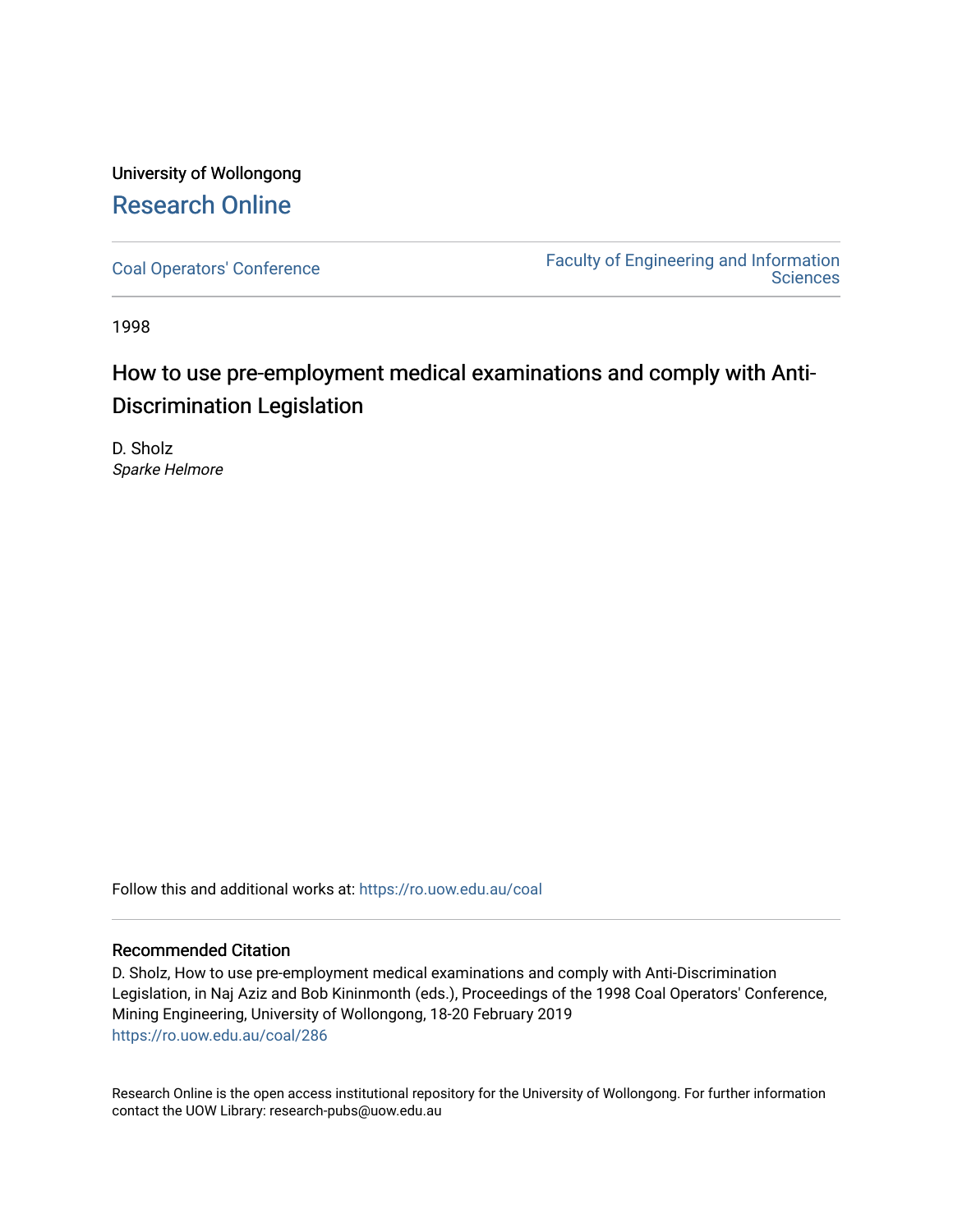# How to use pre-employment medical examinations and comply with Anti-Discrimination Legislation

## $D$  Scholz<sup>1</sup>

## INTRODUCTION

The law including legislation such as the Occupational Health & Safety Act 1983 imposes stringent obligations on employers to ensure the health and safety of their employees. The use of pre-employment medical examinations is one tool that employers can use to assess the suitability of a job applicant for a particular position and protect themselves from prosecution or claims for compensation or damages.

At the same time, however, legislation such as The Disability Discrimination Act 1992 (Commonwealth) ("DDA") and The Anti-Discrimination Act 1977 (New South Wales) ("ADA") affords protection to individuals against discrimination.

This legislation is intended to ensure, as far as is practicable, that people with disabilities are treated equally to other members of the community and are brought into the mainstream of our society as far as possible. It makes it unlawful for employers to discriminate against prospective employees because of their disability.

In the context of pre-employment medicals, the protection from

discrimination is designed to ensure that job applicants with disabilities have as much opportunity to obtain employment as able bodied applicants.

Employers must ensure that they use pre-employment medical examinations in a way that is both relevant for their workplace and complies with the requirements of Anti-Discrimination legislation.

The definition of discrimination in the Federal and State Acts is virtually identical except for variations in the type and extent of various exceptions.

Complainants are free to choose between State and Federal jurisdiction in situations which are covered by both. While the Equal Opportunity Tribunal (State) cannot order damages in excess of \$40,000.00 there is no limit on the amount of damages the Human Rights and Equal Opportunity Commission (Federal) can award.

## RANGE OF DISABILITIES COVERED BY THE ANTI-DISCRIMINATION LEGISLATION

Section 4 of the DDA and Section 4 of the ADA define disability as:

- Total or partial loss of a person's bodily or mental functions (eg being paraplegic, having epilepsy)
- Total or partial loss of a body part (eg. by amputation); •
- The presence of organisms causing disease or illness in the body (eg. hepatitis, HIV positive); •
- Malfunction, malformation, or disfigurement of a part of a person's body (eg. hearing loss, loss of sight)
- A disorder or malfunction resulting in a person learning differently from a person who does not have the disorde or malfunction (eg dyslexia), (DDA);
- A disorder, illness or disease that affects a person's thought process, perception of reality, emotions or judgments

Sparke Helmore, Solicitors and Notaries, Sydney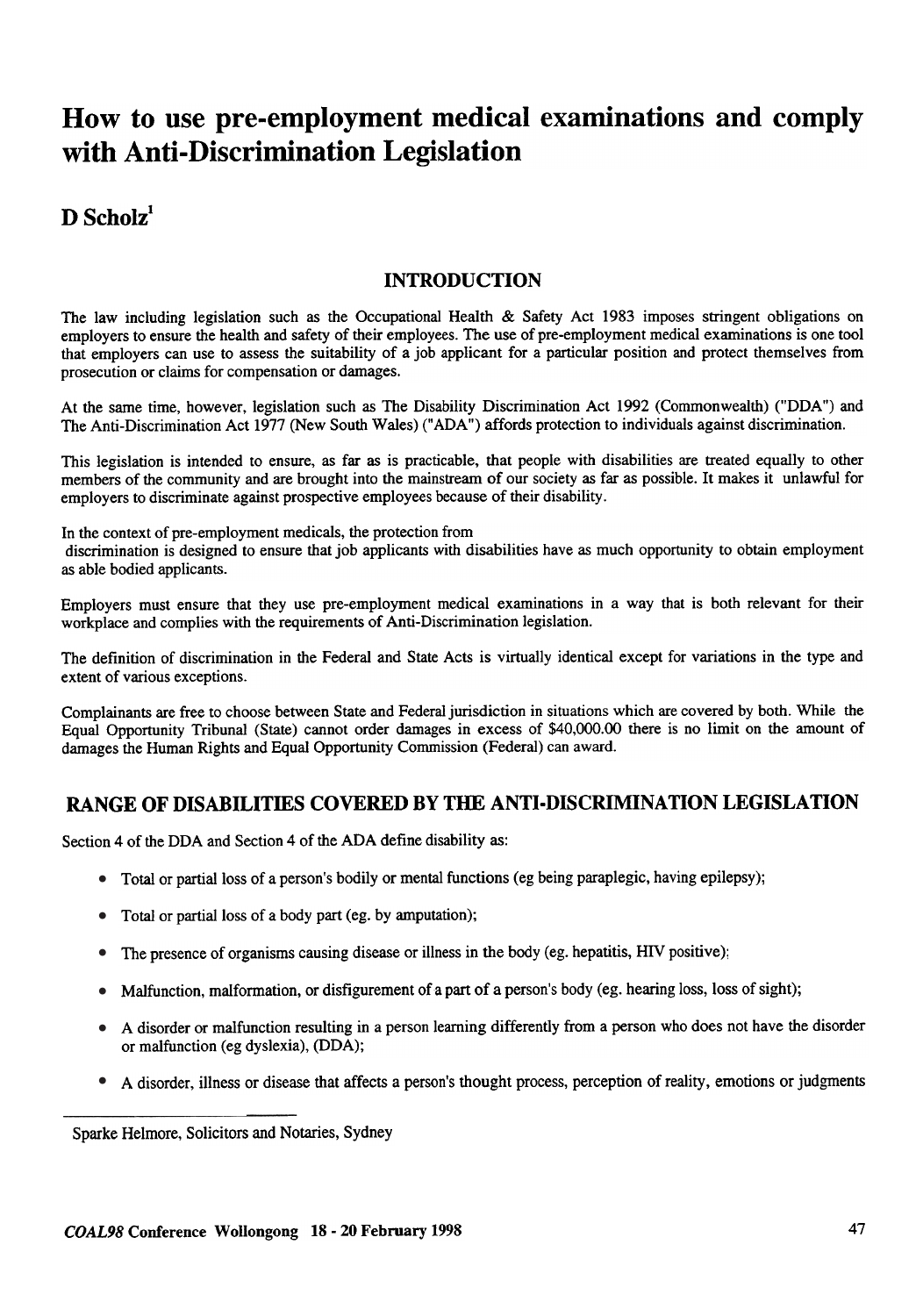or that results in disturbed behaviour (eg. schizophrenia, psychiatric conditions).

The ADA also forbids discrimination against a job applicant because of the existence of disability in a friend, relative or associate of the applicant.

Must the disability be present? Under the legislation, disability includes past, future and presumed disability. Section 49A of the DDA defines "disability" as including disability which:

- previously existed but no longer exists; •
- may exist in the future; or •
- s imputed to a person. •

The ADA forbids discrimination on the basis of a disability which a person has;

- is thought to have;
- is thought to have had or; •
- will have in the future •
- whether or not the person in fact has; had or will have the disability in the future. •

#### Example:

#### Barry v State of Victoria (1994) EOC 92/598

The complainant was a 27 year old man who had been diagnosed with Hodgkins Disease. He applied for a job as a prison officer with the Department of Corrective Services. The medical officer who conducted the pre-employment medical examination stated that he was physically fit to perform the duties required of a prison officer but because he had recently suffered from cancer, he was not eligible for employment until he had been free from recurrence for 2 years.

The Equal Opportunity Board found that Mr Barry had been unlawfully discriminated against on the basis of his past illness. The decision not to employ him was not based on medical grounds as such but on the basis of the future risk to his prospective employer that Mr Barry's past medical condition would recur.

## FORMS OF DISCRIMINATION. DIRECT AND INDIRECT

Under Section 49B of the ADA and Sections 5 & 6 of the DDA discrimination can be both direct and indirect.

#### Direct discrimination

This refers to discrimination on the grounds of disability taken to have occurred because of the aggrieved persons disability. For instance an employer refuses employment to an applicant simply because he has a disability, for example, hearing impairment or hypertension.

#### Indirect discrimination

This will occur if the discriminator requires the aggrieved person to comply with a requirement or condition: with which a substantially higher proportion of persons without the disability comply or are able to comply but which is not reasonable having regard to the circumstances of the case and with which the aggrieved person does not or is not able to comply.

Indirect discrimination will occur, for example, where a company has a blanket policy governing employment which people who fall into the group defined as having a disability cannot satisfy .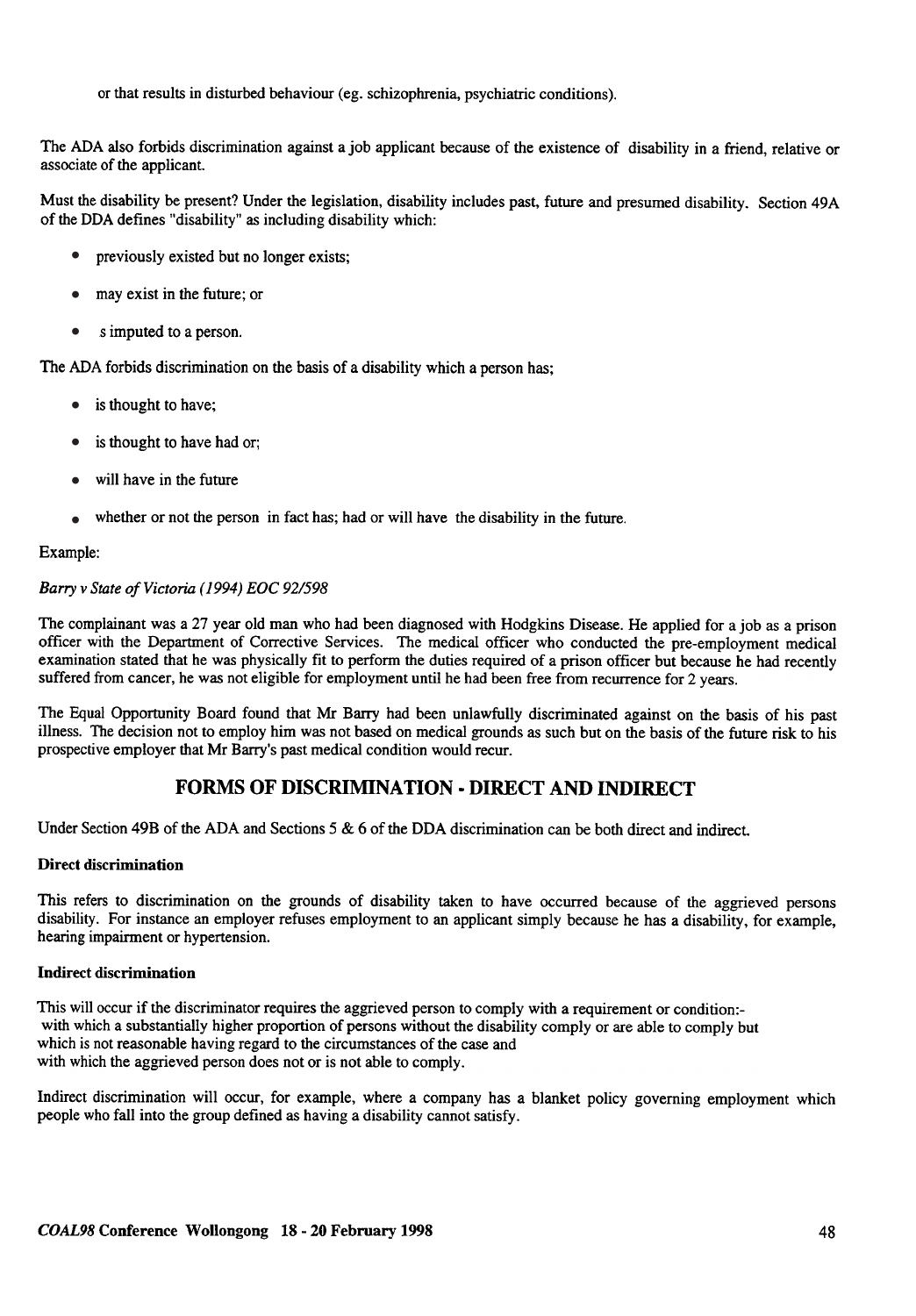## DISABILITY DISCRIMINATION IN THE WORKPLACE

Under Section 15 DDA and Section 49D to 49K of the ADA. it is unlawful for an employer to discriminate against a person on the grounds of that person's disability or disability of that person's associates in relation to;

- The arrangements made for the purpose of determining who should be offered employment. •
- Determining who should be offered employment
- Terms on which employment is offered. •
- Denying the employee access or limiting the employee's access to opportunities for promotion, transfer or training or to any other benefits associated with employment. •
- Terminating employment. •
- Subjecting the employee to any other detriment. •

## EXCEPTIONS TO THE DISABILITY DISCRIMINATION PROVISIONS

There are three major exceptions to the disability discrimination provisions namely;

- inability to perform the inherent requirements of the job; •
- unjustifiable hardship; •
	- if it is necessary for the employer to "discriminate" in order to comply with any other act e.g. to ensure 1. compliance with the Occupational Health and Safety Act (1983) New South Wales. (Section 15(4) of the DDA and Sections 49D(4) [which replaces the former Section 491(2)] and 54 of the ADA,).
- Inherent requirements of the job •
	- If an individual is not able to perform the inherent requirements of the job because of their disability, it is not 1.a breach of the legislation to refuse to employ that person. Care should be taken to note that the inherent requirements of a job are those which are necessary for the goals of the job to be achieved. Such inherent requirements should not be confused with the manner in which a job, function or task is to be carried out.
	- 2. It is not appropriate for an employer to apply a blanket exclusion to employment for a particular type of disability .An exclusion must specifically relate to the requirements of the particular job for which the person applies.

#### What are Inherent Requirements?

Inherent requirements are the essential duties and responsibilities of a job. Any duties which are not essential should not be taken into account when considering the suitability for the job of an applicant with or without a disability.

### Why should the emphasis be on inherent requirements and no other requirement?

The reason is that because non-essential duties can be removed from the job description; can be performed by someone else or can be altered to suit the person's disabilities.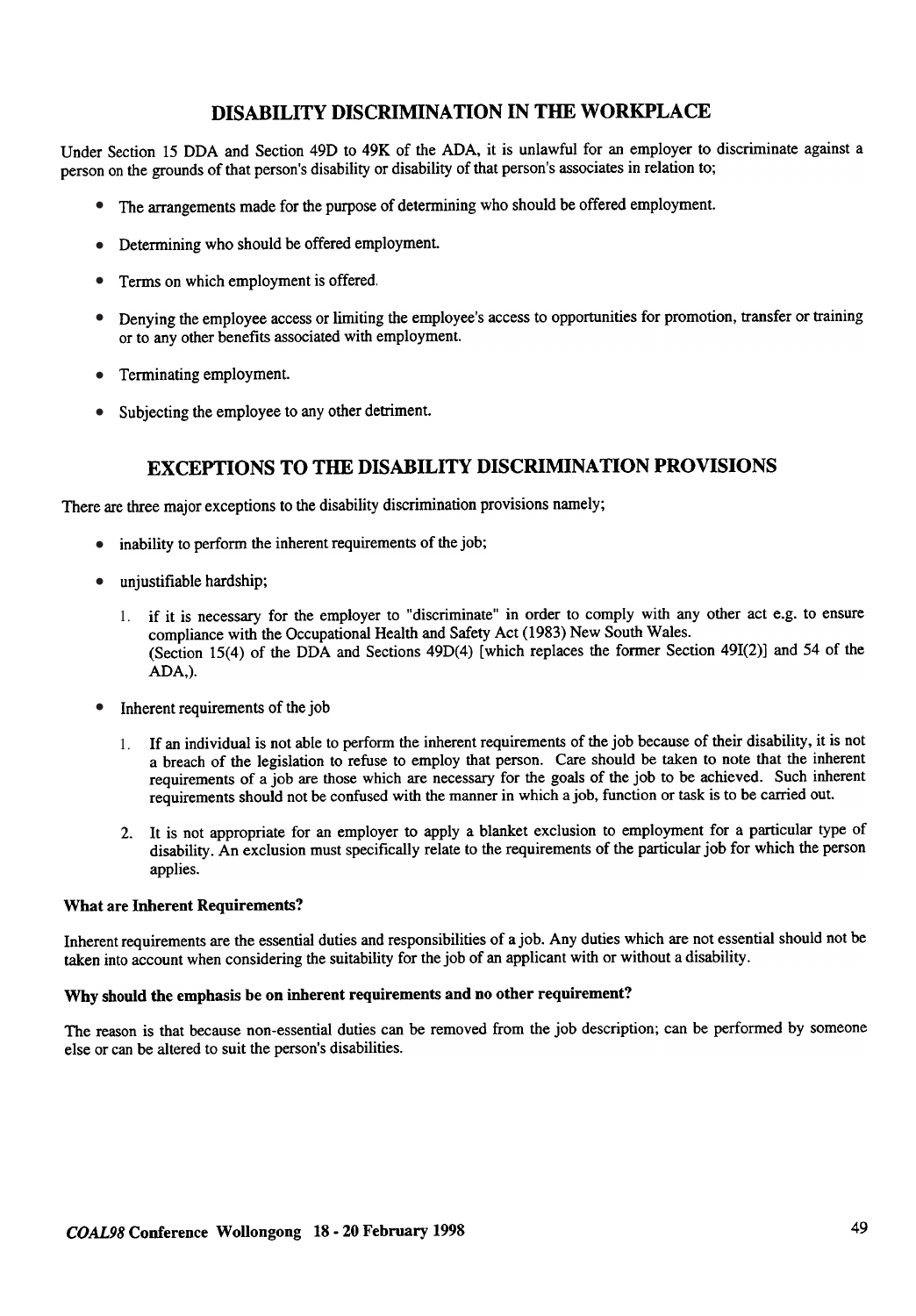#### Necessary adjustments, services and facilities

Employers must be able to demonstrate that they have provided any services or facilities which are needed by persons with a disability to carry out the essential duties of a job unless they can prove that to provide such services or facilities or adjustments would cause unjustifiable hardship.. For example they must:

- Make facilities which are already existing and used by employees readily accessible to individuals with disabilities and also useable by them; •
- Purchase equipment or devices; •
- Modify equipment or devices; •
- Modify training materials or policies; and even •
- Reorganise the job. •

#### Example:

#### Bugden v State Rail Authority ( 1991) EOC 92/360

Mr Bugden was a carriage trimmer in the employ of State Rail Authority. He requested transfer to a running depot. a more lucrative area of employment than that in which he was employed. on three separate occasions. His application had been refused on the grounds that he was colour blind in accordance with State Rail policy that people working at running depots have perfect vision.

State Rail argued that it was not possible to allow Mr Bugden to be employed at a running depot because it was a necessary component of the job that he be able to give and take colour signals.

The Tribunal found that, in some cases trains were immobilised by flags of certain colours but that it was not the colour but the fact of fixing a flag which denoted that a train was immobilised. Therefore the Tribunal found that it was not an inherent requirement of the job to be able to read a green/blue signal.

#### Unjustifiable hardship

In determining what constitutes unjustifiable hardship, all the relevant circumstances of each case are to be taken into account including:

- The nature of the benefit or detriment likely to accrue or be suffered by any persons concerned. •
- The effect of the disability of the person concerned. •
- The financial circumstances and the estimated amount of expenditure required to be made by the employer. •
- The only way to determine whether an action or adjustment needed to allow the employee to carry out the essential duties of the job would cause an employer unjustifiable hardship to provided is to consider: •
- The type and range of adjustment, change or additional services or facilities which are required by the person with the disability. •
- The cost which the employer would need to expend to make the adjustment. •
- The financial position of the person claiming unjustifiable hardship. •
- Whether the modfications/adjustments etc also could be used for the benefit of other employees or clients. •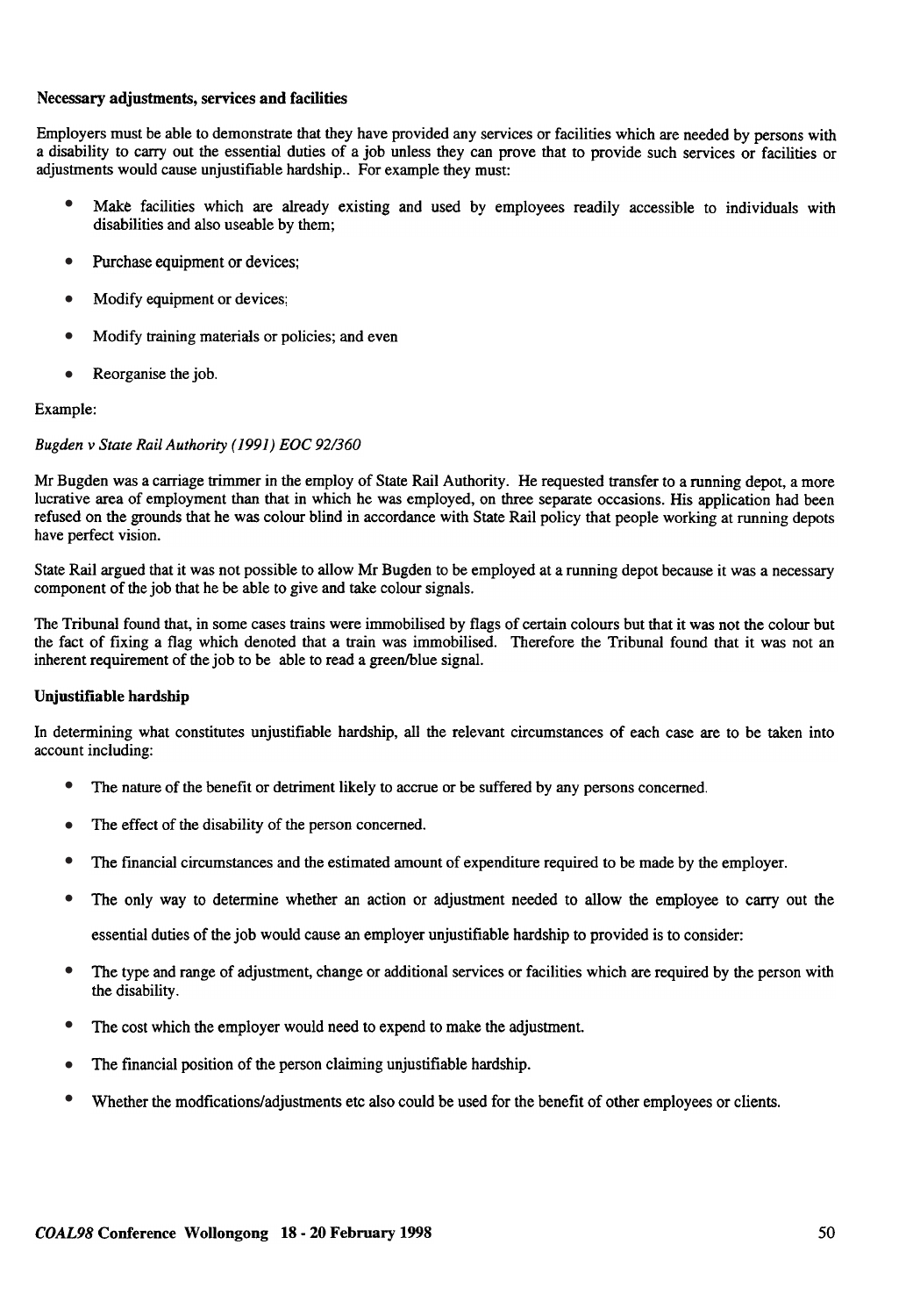- Whether any additional resources are required. •
- The likely benefits and disadvantages to the organisation. •
- The likely financial cost to the organisation. •

#### Compliance with other legislation

Care must be taken with this defence. The occupational health and safety argument can only be used if the employer can demonstrate:

- A real objective risk to the health and safety of employees. •
- That it is not open to the employer to take any steps which can be reasonably taken to eliminate such risks. •

Most employers who have argued these before the Equal Opportunity Tribunal have failed.

#### OHS Requirements must be specific

Again, any occupational health and safety requirements in the workplace must be stipulated on an individual basis and not on the basis of "blanket" exclusions. Employers must be able to demonstrate objectively and by means of specific evidence, the capacity of the individual, at the time of testing, to carry out the essential requirements of a position safely.

For example, when an applicant suffers from "epilepsy" the applicant must not be ruled out on this basis as being one of class of persons who has epilepsy and therefore not fit to operate machinery. The employer must look at the individual specific medical history, past experience, work history and the specific job requirements. Relevant factors will include:

- Type of job. •
- Degree of control of seizure. •
- Type of seizure. •
- Whether the applicant has any warnings that seizures will come ("aura"), •
- Medication taken. •
- Reliability in taking medication. •
- Side effects of medication. •

The view of the relevant Tribunals is that some epileptics may not pose a threat to workplace safety if they experience sufficient warning signs of an attack or have their condition sufficiently under control.

#### Example:

#### Hurley v The Electricity Commission of New South Wales (1994) EOC92/624

The complainant, Mr Hurley, suffered from mild to moderate hypertension. Following the respondent's refusal to employ him in the position of cleaner/labourer, Mr Hurley wrote to the Anti-Discrimination Board. A report from the respondent's medical officer referred to Mr Hurley's hypertension stating that it was not controlled at one of the examinations and that Mr Hurley was therefore considered to be unfit for a job where moderate to severe physical effort could be detrimental to his health.

The Tribunal found that Mr Hurley's hypertension did not provide the employer with sufficient reason to assume that he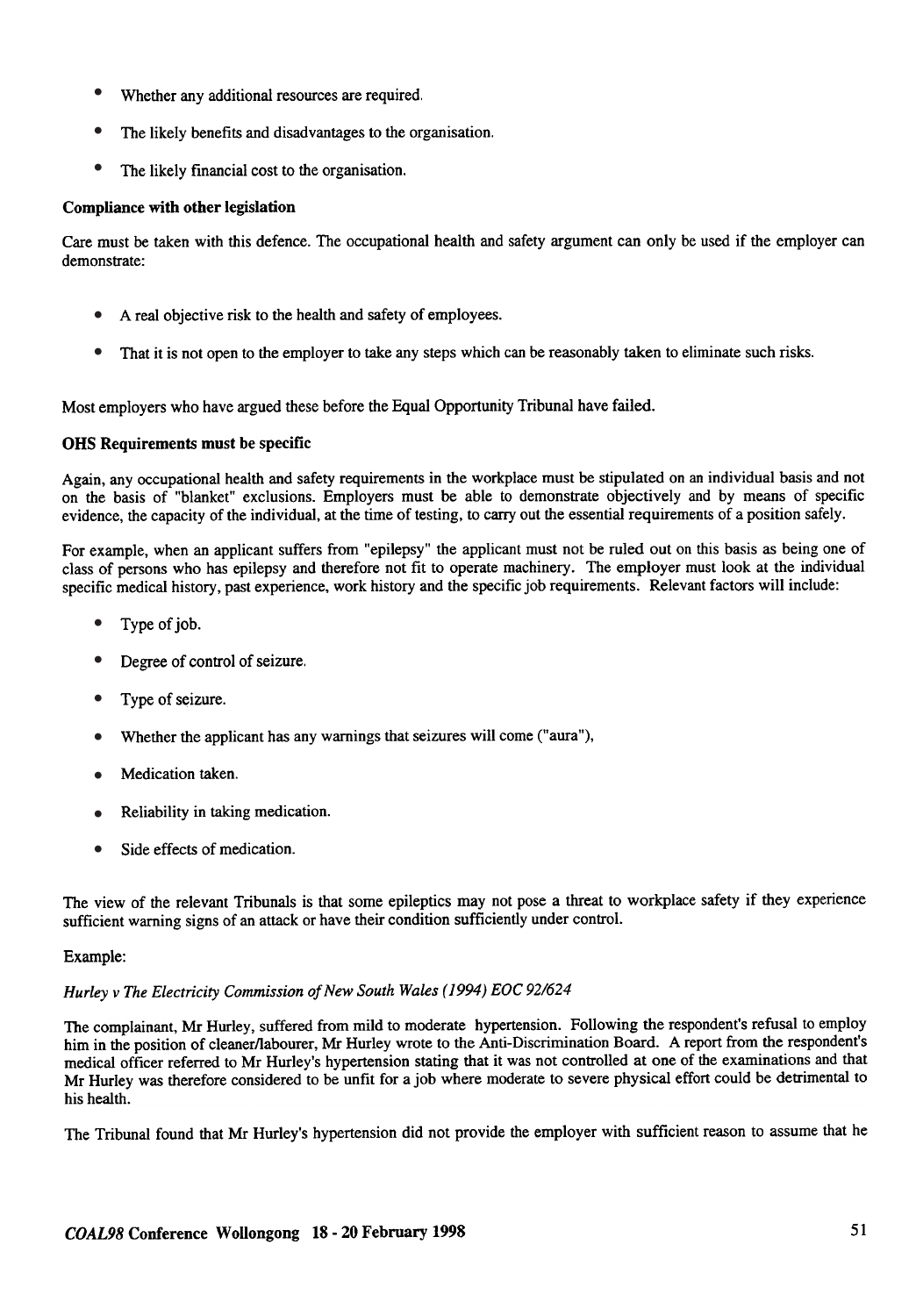would be unable to carry out the full duties of the position without a serious risk to his health. It rejected the submission put by the respondent that because Mr Hurley's hypertension was uncontrolled he would have been unable to carry out the full duties required without unreasonable risk to his health.

The Tribunal was not satisfied that the respondent had been able to identify any grounds on which it formed this view and even if the respondent had established such grounds, it would not have been reasonable to rely on them without taking into account the complainant's individual circumstances, especially his medical, personal and work history .

It was also noted by the Tribunal that no routine checks of hypertension were conducted in persons currently employed by the respondent. Given this, the Tribunal concluded that "the respondent may have overstated the degree of risk posed by hypertensive cleaners/labourers".

#### Bugden v State Rail Authority

In this case State Rail also argued that their actions were justified in order to comply with the Section 15(1) of the Occupational Health and Safety Act which states: "Every employer shall ensure the health, safety and welfare of all his employees." This argument failed. The Tribunal found that although the complainant did have a colour vision deficiency which prevented him from complying with State Rail's policy, the policy was not reasonable in that it was not necessary for trimmers to be able to give and take colour signals in order to work safely at a running depot. Various signals were used to denote when it was safe to cross and in no instance was it necessary to be able to take a colour signal in order to cross safely.

## PRACTICAL IMPLICATIONS FOR EMPLOYERS

#### What do these Restrictions mean to Employers?

The thrust of the Legislation is that it is the responsibility of an employer to select the best person for the job and in so doing not to exclude an applicant just because they have a disability.

Before an employer uses the results of a pre-employment medical examination to exclude a prospective employee from employment it must have evaluated:

- what are the essential requirements of the particular job
- whether any of those requirements are unable to be performed safely by someone with a particular disability and

if so;

• whether anything can be reasonably done to modify the tasks or the manner in which they are conducted to suit the applicant's disability.

The examination must be used only to elicit information which is relevant to the person's capacity to perform the essential functions of the job and the employer's compliance with legislation such as the Occupational Health and Safety Act.

#### When should pre-employment medical tests be used?

If the job requires some particular physical or psychological capacity such tests should be an intrinsic part of the selection process. However, they are only allowable if the attributes tested are attributes or characteristics that are reasonable in all the circumstances.

Therefore, employers must take extreme care to ensure that pre-employment tests are linked directly to the particular duties of the job and do not relate to other factors. A company policy which prevents hiring an applicant who has a history of back problems regardless of the duties of a position will constitute unlawful discrimination.

Example: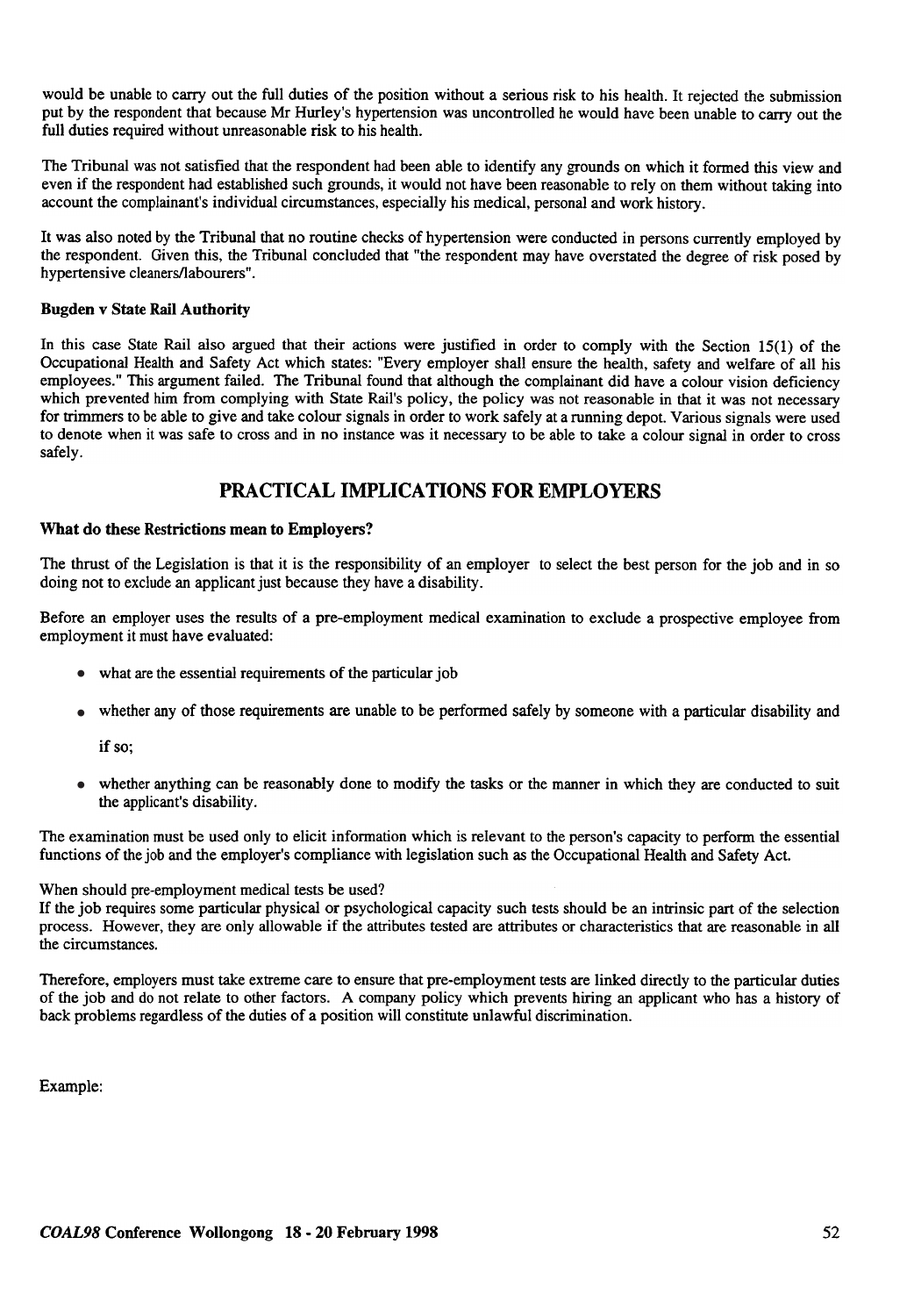#### McQuillen v The University of Melbourne ( 1994) EOC 92/574

Mr McQuillen applied for a position of grounds person with the University of Melbourne. He attended two interviews and was offered the position subject to a satisfactory medical examination. It was not explained prior to this that the job necessitated any particular level of physical capacity.

Mr McQuillen was found to have a longstanding back problem and he was refused employment on this basis.

The Equal Opportunity board found that the job description was misleading but even though the employer had been not been sufficiently clear in expressing the need for the applicant to be able to perform physical labour it accepted the employer's evidence that this was in fact a requirement of the position. It accepted that the complainant's inability to perform heavy manual labour meant that he could not reasonably perform the job or was at risk of injuring himself or exacerbating his existing injury. Hence the employer's actions were not unlawful.

#### Holdaway v Qantas ( 1992) EOC 921295; 92/430

The complainant was a flight attendant whose employment was terminated after he was diagnosed as an insulin dependent diabetic. The claim by Qantas that the complainant was unable to carry out the work required of him because of this condition was rejected on the basis that Qantas had not made any inquiry as to whether the complainant was able to perform the work.

Qantas did not call evidence from the examining doctors and it was therefore not clear whether they held the view that the use of drugs to control diabetes made the complainant incapable of carrying out the duties of a flight attendant or whether they had merely adopted the inflexible requirements of Qantas' policy and applied it to the complainant.

What an employer must do to develop a non-discriminatory medical test

- A void or remove any blanket employment policy relating to disabilities unless they can be justified as reasonable or arise from specific legislative requirements. •
- Analyse what tasks the job entails carefully and thoroughly and classify these into: •
	- 1 Essential requirements; and
	- 2. Non-essential requirements.
- Identify accurately the necessary skills and physical attributes for the job in so far as they relate to the essential versus non-essential duties - make sure there is a direct link. •
- Identify the type and level of physical attributes required to perform the essential duties of the job versus the non essential duties of the job. •
- Carefully investigate whether there are any other ways the job can be designed or performed so that people who do not have the physical attributes required for the essential duties of the job, can perform these duties. •
- Identify the types of services or facilities that could be used to assist people with disabilities to carry out the essential requirements of the job and ensure that these are provided unless they cause the employer unjustifiable hardship. •
- Identify the medical tests which are relevant and appropriate for assessing the required physical attributes. •
- Constantly review and reassess the job requirements so as to take account of any changes in the way the job is to be carried out since such changes may affect the type of skill and physical attributes required for the job. •

It is prudent to have in place procedures for ongoing medical testing of employees in order that it may be established that:

They continue to meet the requirements of the position and •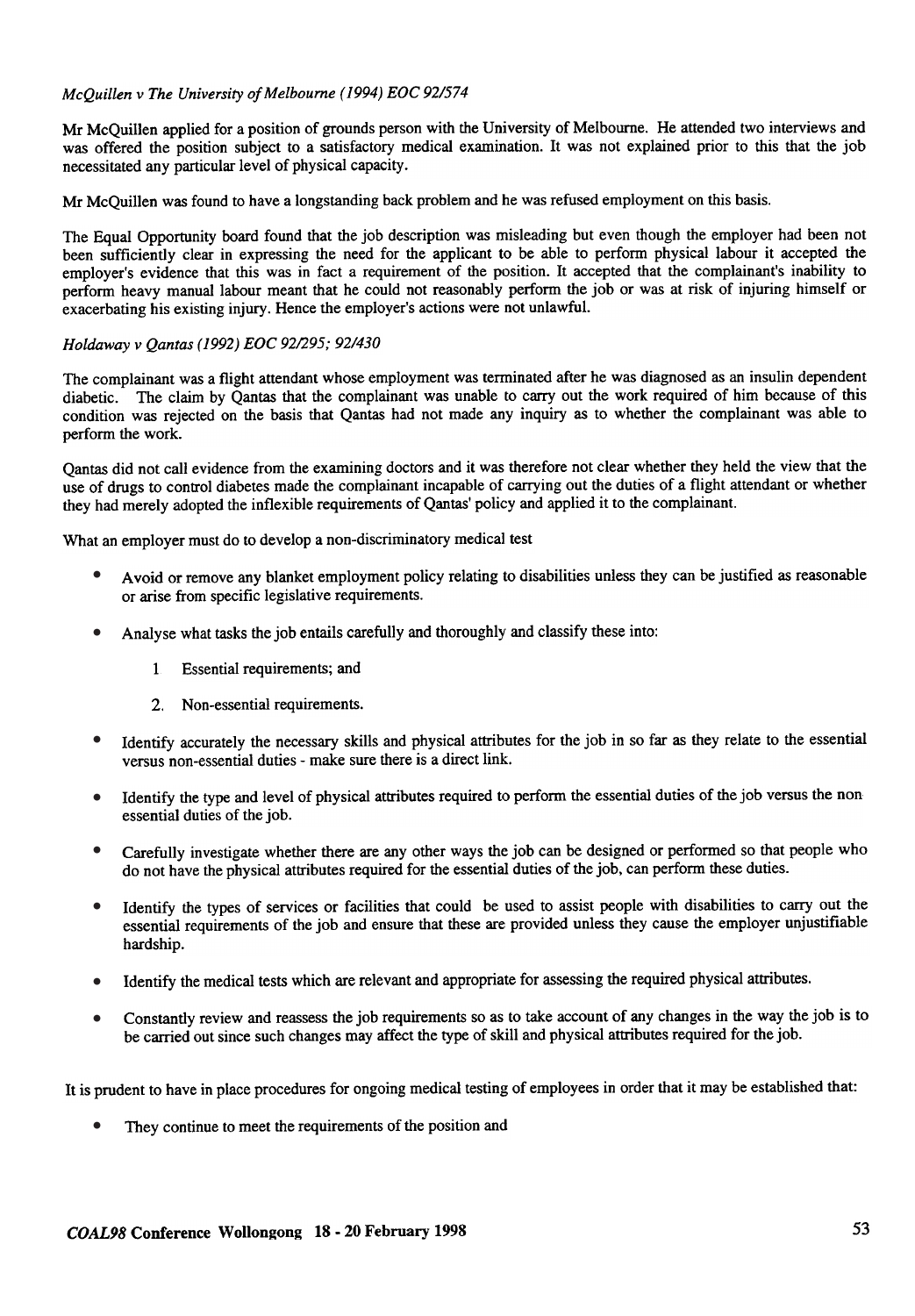• They are not at risk of injury.

#### Example:

#### Cinch v Commissioner of Police ( 1987) EOC 92/202 & ( 1989) EOC 92/262

A police force instruction required potential applicants to have vision in both eyes. Consequently, a one eyed applicant was told he was not suitable for the position.

The Police Commissioner relied on the defence that the complainant could not perform the duties required. The Tribunal found that this defence was based on a generalised assumption about losses of vision and was therefore not reasonable. It held that the respondent had not considered the application on its merits but on the basis of general assumptions as to Mr Clinch's ability to do the job. The Tribunal did however, note that it could not substitute its opinion as to the employers work requirements for that of the employer and the employer was asked to review the application.

The complainant completed a fresh application and was taken through each of the steps involved in considering his application, even though they informed the Tribunal that under normal circumstances the application would have been rejected in the early stages. Once again, Mr Clinch was unsuccessful in his application and once again, he complained alleging that he had been discriminated against on the basis of his impairment in two respects, that he only had sight in one eye and also that he suffered from a colour vision deficiency.

The members of the police selection panel stated in their evidence that the reason for their failure to appoint Mr Clinch related to such matters as his educational qualifications, his traffic convictions and his lack of commitment to the position. i.e. on aspects in addition to his visual impairment as well as the high standard of many of the other applicants.

The respondent also led evidence as to the relevance of its requirements for vision in both eyes and no colour deficiency. The evidence included evidence of that distinguishing colour could be critical to determining the guilt or innocence of an accused person; evidence of the effect of loss of one eye on ability to judge distance and that colour vision could be significant to police officers both in carrying out their active duties and in subsequently giving evidence in court.

This time, the Tribunal dismissed the employee's application holding that proper consideration had been given by the employer to the question of whether the complainant could perform the required tasks.

## MEDICAL RECORDS

The Human Rights and Equal Opportunity Act makes it unlawful to discriminate on the grounds of medical records (Section 31(b)).

In practical terms this means that if a worker is currently healthy but has a medical history which suggests that he has had to take time off work for a particular medical condition it is unlawful to refuse him a position because of his medical history unless the medical condition is directly relevant to the job.

For example, epilepsy may preclude an applicant from becoming an air pilot but not preclude him/her from performing the position of a clerk.

## HIV/AIDS TESTING

HIV and Aids are listed as notifiable diseases under schedules of the New South Wales Diseases Public Health Act 1991. This requires that, where there are found to be present by a medical practitioner, the medical practitioner must notify the Director - General of Health.

However, people who fall into the AIDS/HN category must have their identity protected and applicants are not under any duty to disclose the HIV status to prospective employers. Nor are there grounds for routine testing where the HIV status of the applicant is not directly relevant to the job. Direct relevance only occurs in a limited number of instances such as where the inherent job requirements involve procedures which require skin penetration such as acupuncture, podiatry or ear piercing.